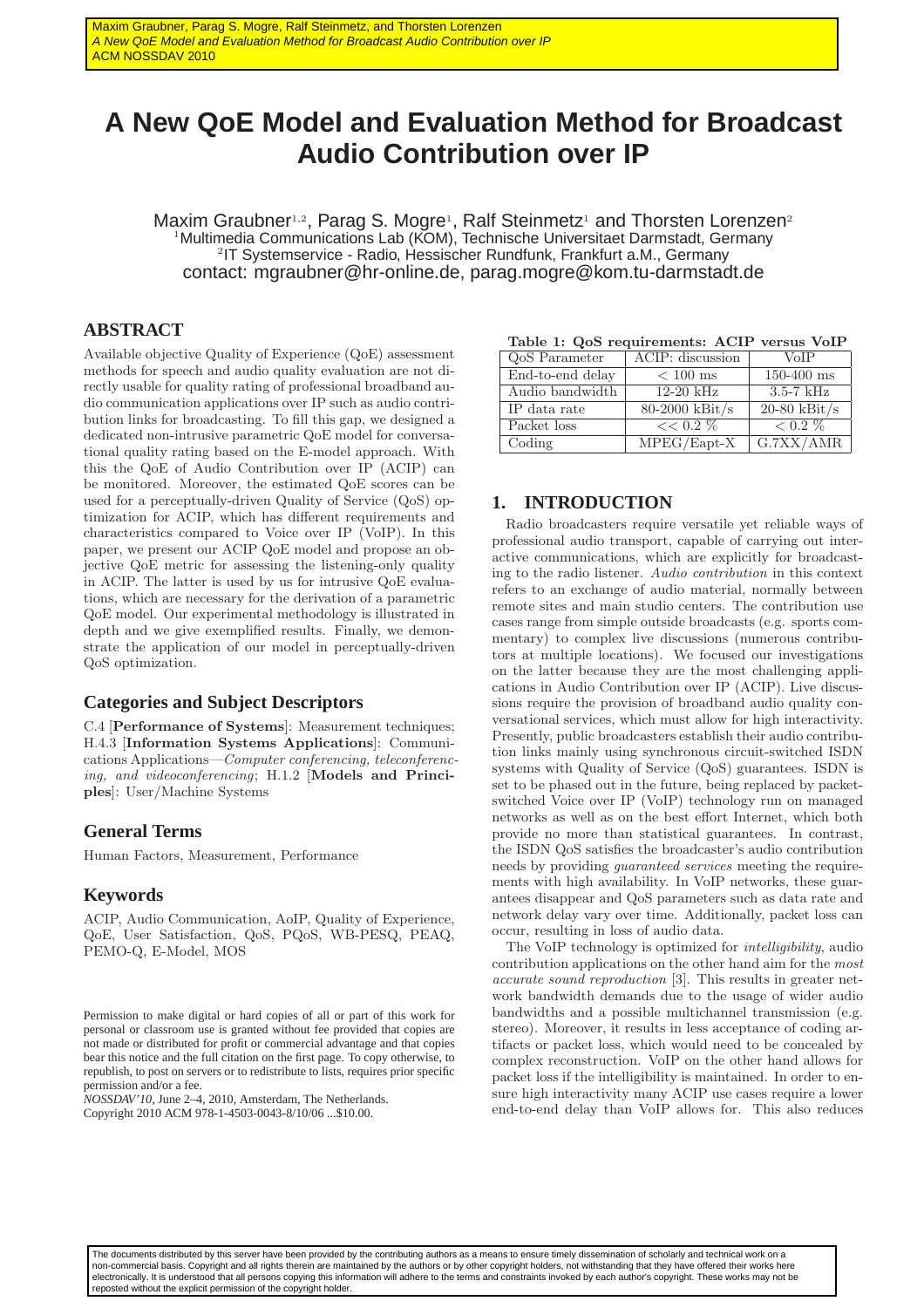the applicability of concepts from *delay-tolerant* broadband audio streaming. In table 1 some important QoS parameters for the "live discussion" ACIP use case and VoIP are compared. QoS parameters for different ACIP use cases are provided by the European Broadcasting Union (EBU) N/ACIP project group, which also published a technical specification for ACIP defining standardized VoIP protocols such as RTP with SIP for future contribution feeds<sup>1</sup>.

To meet the ACIP requirements, network adaptive application layer methods [2] are essential but need to be optimized with regard to the user satisfaction in terms of Quality of Experience (QoE). It is the final measure of interest and hence is the parameter to be maximized with *perceptuallydriven* QoS optimization concepts [10]. In order to derive QoE metrics a mathematical QoE model needs to be available, which generates appropriate concept input. Thereby an automated QoE monitoring is possible, enabling the required QoS optimization through cross-layer QoS parameter trade-offs leading to maximized QoE.

Our contributions can be summarized as:

- 1. We discuss available objective QoE assessment methods for speech and audio quality evaluation and show that they are not directly usable for the quality rating of fullband ACIP (section 2).
- 2. We propose a non-intrusive parametric QoE model for broadband ACIP quality rating (audio bandwidth up to 22 kHz), based on the extended E-model (ITU-T rec. G.107) [7] and recent findings for wideband speech quality evaluation [11] as well as on our audio QoE experiments (section 3).
- 3. For the derivation of the model, we conducted QoE evaluations using several audio coding algorithms and configurations commonly used for ACIP using the objective listening quality assessment method WB-PESQ (ITU-T rec. P.862.2) [9]. We propose a new QoE metric based on a calibration of the WB-PESQ score for broadband audio signal rating with the outcome of the PEAQ method (ITU-R rec. BS.1387-1) [1], presenting our experiment methodology (section 4).
- 4. The obtained output can be used to derive two-dimensional *conversational Mean Opinion Score (MOSc)* surfaces [10] for conversational quality prediction, depending on packet loss and end-to-end delay. We present  $MOSc$  results and discuss their usability for a perceptually-driven QoS optimization (section 5).

## **2. RELATED WORK**

The International Telecommunication Union (ITU) provides several recommendations for the assessment of the QoE in communications. The most commonly used quality measure is the *Mean Opinion Score (MOS)* which was standardized in the ITU-T rec. P.800 for subjective determination of listening-only quality as well as the entire conversational quality [7]. It is also used for ratings that originate from objective models which automatically process measurements into estimates of a subjective opinion [9]. The P.800 MOS uses a five-grade rating scale based on the philosophy

that the test subjects perceive quality between "bad" and "excellent"  $(MOS \in [1,5])$ . Similar opinion scales used for audio quality evaluation are defined in ITU-R rec. BS.1284- 1 [1].

# **2.1 Signal-based QoE Models**

The *listening-only quality* is assessable by intrusive objective methods which compare the undistorted reference signal and the corresponding test signal to obtain a degradation rating. For speech signals, the Perceptual Evaluation of Speech Quality (PESQ) algorithm from ITU-T rec. P.862 and its wideband extension WB-PESQ (ITU-T rec. P.862.2) are available [9]. The PESQ algorithm outputs a MOS-like *PESQ score* ( $\in$  [−0.5;4.5]) which can be mapped to the P.800 MOS with a transformation operation described in the standards. The Perceptual Evaluation of Audio Quality (PEAQ) algorithm from ITU-R rec. BS.1387-1 [1] is used for audio signal quality assessment. The PEAQ gives an *Objective Difference Grade (ODG)*, which can be classified as a *Difference Mean Opinion Score (DMOS)* with respect to the relative impairment rating from "imperceptible" to "very annoying"  $(ODG \in [0, -5])$ . A further proposal is the PEMO-Q algorithm, which is able to perform an evaluation of speech signals as well as audio signals but is not standardized. It also outputs an ODG value [1]. The PEAQ algorithm was only developed for evaluating the potential of audio coding algorithms which introduce small impairments. PEMO-Q matches better with subjective results for a higher amount of impairments, but also does not account for loss impairment. In contrast, the PESQ algorithm is able to objectively assess the quality of purely narrowband speech signals and also consider packet loss impairment. The wideband extension of PESQ can rate speech signals up to an audio bandwidth of 7 kHz, which unfortunately is still too low for broadband audio signal evaluation. Furthermore, it was not extensively tested on perceptual transform coding algorithms (e.g. MPEG) or with non-speech signals. Nevertheless, some evaluations in Ref. [8] showed, that it can also be used for the quality assessment of wideband mono audio signals.

# **2.2 The Parameter-based E-model**

For non-intrusive parameter based speech transmission rating in bidirectional telephone services, the E-model is defined in ITU-T rec. G.107 [7]. This mathematical model estimates the quality using quantitatively measurable parameters, i.e. ordinary packet-header information. Its main advantage is the ability to predict the overall *conversational quality* due to the incorporation of both equipment impairments on listening quality as well as impairments due to transmission delay. The E-model outputs a scalar rating grade in terms of user satisfaction, the *transmission rating factor*  $R \in [0, 100]$ , where 100 indicates a user satisfaction of "very satisfied". The R-factor is obtained by summing up different impairment factors. The assumption behind this approach is an *impairment additivity*. The R-factor can be mapped to an estimated conversational quality MOS. For wideband transmission, the R-factor range was extended to 129, based on subjective evaluations [7]. Hence, the Emodel is only suitable for rating speech communication up to wideband so far and therefore is not directly applicable to broadband ACIP applications with stricter delay requirements (see table 1).

<sup>1</sup>Available: http://www.ebu-acip.org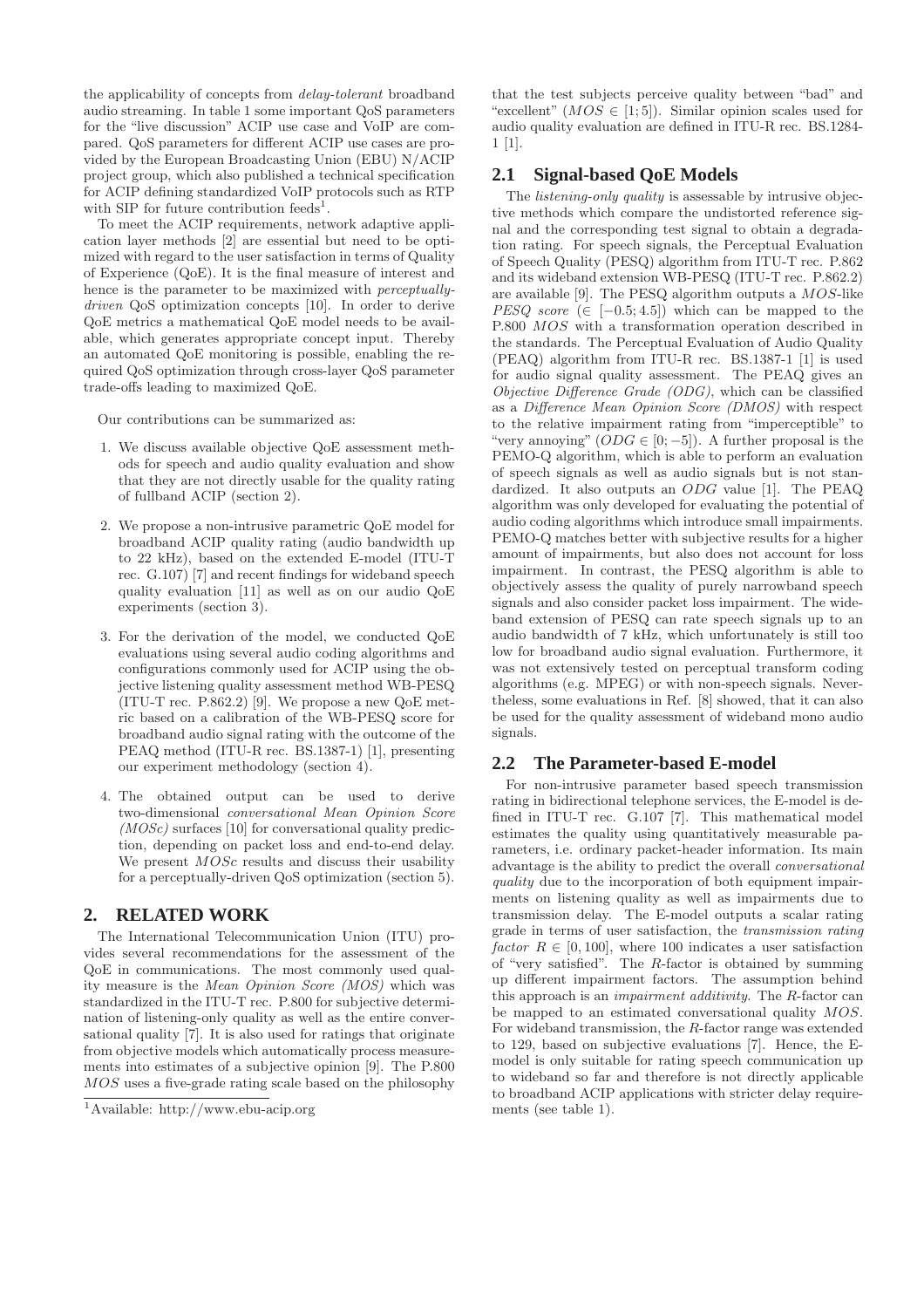## **3. PROPOSED QOE RATING MODEL**

We chose the E-model as the basic framework for our broadband QoE rating model for ACIP because it is inherently extendable to fullband quality rating and allows the incorporation of both equipment related impairments such as coding characteristics and network packet loss as well as the impairment due to transmission delay.

First, we simplified the general R-factor formula of the E-model focusing on coding and transmission impairments. The simultaneous impairment factor  $I_s$  of the E-model is neglected, because a perfect audio source is assumed to be present at the input of the audio codec which is normally the case for professional audio over IP. The useful advantage factor A is also excluded from this initial framework for now. The resulting fullband R-factor formula is then

$$
R_{FB} = R_{0,FB} - I_{e,eff,FB} - I_{d,\text{ACIP}} \tag{1}
$$

with the fullband basic transmission rating factor  $R_{0,FB}$ , the fullband equipment impairment factor  $I_{e,eff,FB}$  and the delay impairment factor  $I_{d,ACIP}$  for audio contribution as a function of the end-to-end delay  $d_{e2e}$ . We chose a modified version of the AT&T simplified model [10] for  $I_{d,\mathrm{ACIP}}.$  It is a linear model with two slopes: first, the impairment only slightly increases up to a turning point at  $d_{e2e} = 100$  ms. Thereafter, the slope rises strongly. Additional details about this are presented in Ref. [4]. A possible echo is neglected because mostly clean-feed return lines are used.

In Ref.  $[5]$ , we propose the necessary R-factor scale extension for fullband quality rating using recent findings from telecommunication quality research. In Ref. [7], a bandwidth impairment model for wideband speech communication is presented, which we extrapolated to full audio bandwidth in order to derive  $R_{0,FB}$ . We justified the validity of our approach by a relation comparison with different subjective results from EBU research with respect to bandwidth restriction-only impairments and similar objective measures obtained with the PEMO-Q algorithm. This results in our proposal of a fullband basic transmission rating factor of  $R_{0,FB} = 157$  [5].

As in Ref. [11] for the wideband case, we defined a bandwidth impairment factor  $I_{bw,FB}$ , describing the perceptual effect of linear frequency distortions, by separation of the equipment impairment factor to

$$
I_{e,eff,FB} = I_{bw,FB} + I_{res,FB} + I_{loss,FB}, \tag{2}
$$

where  $I_{res,FB}$  represents non-linear coding distortions for the fullband case. The loss impairment factor  $I_{loss,FB}$  includes a continuous QoE model for the loss-only perception, obtained by non-linear least-squares curve-fitting of discrete experiment outcomes with a logarithmic model [10]. Hence, our ACIP QoE rating framework includes separate models for the delay, loss, coding and bandwidth impairments, which are the most important ones for audio contribution applications.

We derived the necessary set of  $I_{e,eff,FB}$  reference conditions during the formulation of a methodology for the derivation of fullband equipment impairment factors  $I_{e,eff,FB}$ , based on the objective evaluations presented in the next section 4. Thereby, the principle of recent proposals for the wideband case (ITU-T rec. P.834.1) has been extended to fullband. This enables the transformation of the objectively obtained  $MOS$  values to an  $I_{e,eff,FB}$  model. Finally, a set of configuration-related functions which are non-reference

models substitute the expensive full-reference quality assessment if the used coding algorithm was sometimes evaluated based on the proposed methodology, which is presented in detail in Ref. [5].

## **4. OBJECTIVE QOE EVALUATION**

For the construction of the desired equipment impairment model, a basis of QoE rating results related to quantitative model parameters must exist, such as from the audio stream and from particular network properties. Therefore, normally, subjective tests are performed. We decided to focus on objective evaluation because subjective auditory testing is expensive and slow, which makes it unsuitable for day-to-day quality evaluations which we required. However, we cross-checked the suitability of our model and results by individual expert testing with the absolute category rating (ACR) method [7].

We used the WB-PESQ algorithm as well as the PEAQ algorithm for objectively quantifying the user perceived audio quality for different equipment impairments due to the usage of VoIP technology and combined the scores of these methods to obtain a new QoE metric. We used this approach as both these algorithms have different individual advantages (see section 4.1). Ref. [6] states that: *"composite objective measures are obtained by combining basic objective measures to form a new measure"*, this approach also seems to generally apply to our QoE metric. Finally, we calculated WB-PESQ results while necessary results of the PEAQ algorithm were taken from already existent evaluations<sup>2</sup>.

Before presenting our QoE metric, we define the most important listening-only quality degradations. These can be categorized into two classes: the *coding algorithm impairments* and possible *network impairments* due to packet loss. The coding algorithm impairments due to coding artifacts depend mainly on the performance of the algorithm type (referred to as variable c), the coding bitrate  $r_c$  as well as possible restrictions of the audio bandwidth B, which depends on the used audio sampling frequency  $F_s$ . We did not regard quantization distortions due to the sampling resolution Q and the impairment to the perceived audio quality due to different channel configurations ch (i.e. mono or stereo transmission) in particular.

The perceived audio quality based on coding impairments, assessed with some  $MOS_{\text{coding}}$  metric can be described in general as  $MOS_{\text{coding}} = f(c)$  with the vector of coding parameters for each coding algorithm,  $\mathbf{c} = [c, r_c, F_s, Q, B, ch]^T$ . For the coding impairment QoE analysis, the packet loss ratio  $\rho$  needs to be  $\rho = 0$ . The following equations show the principal dependence of the perceived audio quality assessed by a MOS on the principal coding parameters of a specific coding algorithm where only one parameter is varied,

$$
MOS_{\text{coding}}(r_c) \propto r_c,\tag{3}
$$

$$
MOS_{\text{coding}}(B) \propto B. \tag{4}
$$

The impairments to the perceived audio quality due to network packet loss are determined by the amount of packets lost, the burstiness of the loss process as well as the packet size of the CBR audio stream L, because the longer the packet size is the more consecutive audio information gets lost. These impairments can also be described by a QoE

<sup>2</sup>These PEAQ results are recorded in a measurement report from M. Karle (Hessischer Rundfunk, 2006)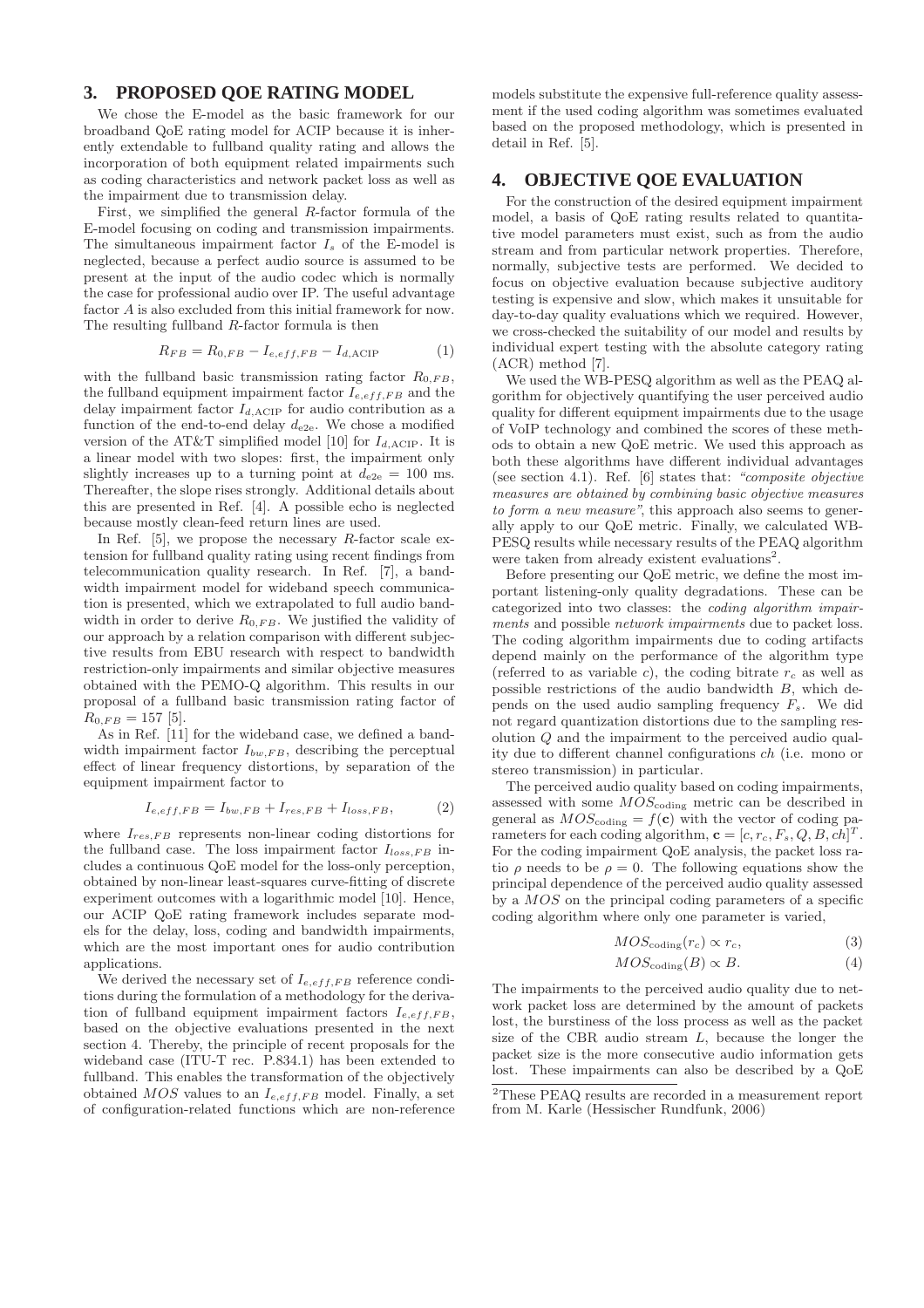metric, now with respect to loss as  $MOS_{\text{loss}} = f(\mathbf{P}_{\text{loss}}, \mathbf{c}, L)$ while the packet loss process here is characterized by the state transition matrix  $P_{loss}$  of a 2-state Markov model [7]. This relatively simple two-parameter model fully describes a short-term loss process allowing for loss correlation. For our evaluations with respect to packet loss, we chose the following parameter sets determining the two parameters of the Markov model [3],

Set for 
$$
\rho
$$
:  $\mathcal{P} = \{ 0, 0.2, 0.5, 1.5, 3, 5, 10 \} [\%]$  (5)

Set for 
$$
\mu
$$
:  $Q = \{1, 1.18, 1.43, 2\}$  (6)

where  $\rho$  is the packet loss ratio and  $\mu$  the mean loss period (MLP) in packets.

## **4.1 Proposed QoE Metric**

For our approach of an objective QoE metric for ACIP listening quality based on the outputs of the WB-PESQ and the PEAQ algorithm, we exploited the ability of the PEAQ algorithm to describe small impairments on fullband audio signals, while the WB-PESQ algorithm more ideally rates stronger impairments. In contrast to PEAQ, WB-PESQ accounts also for possible impairments due to packet loss but is limited to wideband quality rating. Hence, we considered the outcomes of both models for the  $MOS_{\text{coding}}$  and only the WB-PESQ scores for the  $MOS<sub>loss</sub>$  in a  $DMOS<sub>loss</sub>$ , excluding the WB-PESQ scores  $MOS_A$  for the packet loss ratio  $\rho = 0$  case, characterizing the coding-only impairments,

$$
DMOSloss(Ploss, c, L) = MOSA - MOSA(\rho = 0) . (7)
$$

The total objective QoE metric  $MOS<sub>obj</sub>(**P**<sub>loss</sub>, **c**, L)$  is then formulated as

$$
MOS_{\text{obj}}(\mathbf{P}_{\text{loss}}, \mathbf{c}, L) = MOS_{\text{coding}} + DMOS_{\text{loss}} ,\qquad(8)
$$

where the  $MOS_{\text{coding}}$  remains the WB-PESQ score  $MOS_A(\rho = 0)$  if the used sampling frequency is  $F_s \leq 16$ kHz. For higher sampling frequencies, we propose to use a linear combination between the MOS-like WB-PESQ score  $MOS_A$  and the transformed  $ODG$  of the PEAQ algorithm  $MOS_{\rm B}$  as

$$
MOS_{\text{coding}}(\mathbf{c}) = \frac{1}{\alpha + \beta} [\alpha MOS_{\text{A}}(\mathbf{c}) + \beta MOS_{\text{B}}(\mathbf{c})] \quad (9)
$$

Thereby the PEAQ  $MOS_B$  results from the transform

$$
MOS_{\rm B} = 4.5 + ODG \tag{10}
$$

based on the justifiable assumption that the  $ODG = 0$  case (no degradations) corresponds to an objectively obtained MOS value of 4.5 as in Ref. [1], similar to the *WB-PESQ score* to MOS mapping in the ITU-T rec. P.862.2. We chose the variables  $\alpha$  and  $\beta$  from the linear combination empirically as  $\alpha = 3$  and  $\beta = 1$  during our metric and model design, details for the choice are provided in Ref. [3] and [4]. Finally, the resulting  $MOS<sub>obj</sub>(**P**<sub>loss</sub>, **c**, L)$  can be transformed to an equipment impairment factor  $I_{e,eff,FB}$ for the fullband E-model using the methodology mentioned in section 3.

## **4.2 Experimental Test Setup**

The setup principle with its main components is depicted in fig. 1. We performed the experiments with the network emulator NetDisturb by  $ZTI^3$ , which forces packets to be



Figure 1: QoE evaluation environment.

lost based on the desired loss process emulation. NetDisturb is used because this tool has the capability of also including selected deterministic packet loss traces in textfiles. We generated the desired Markov model based packet loss process realizations using the numerical computing environment Matlab<sup>4</sup>. NetDisturb can filter the RTP audio stream, with this the packet loss impairments based on the Markov model are only applied to the media flow and other IP packets in the network such as control messages are ignored for the packet loss process as desired. The parameter sets for the loss model presented above led to 25 network packet loss processes, which were evaluated 4 times on each of the  $6$  different test signals<sup>5</sup> for each coding algorithm configuration. We chose the test signals carefully to reflect the range of possible audio signals in audio contribution [4]. We use dedicated professional hardware audio codecs<sup>6</sup> for the audio coding and decoding as well as for the IP stream generation from the digital audio signals. The IP stream is monitored using the Wireshark<sup>7</sup> network analyzers before and after the IP network emulator to extract important IP performance metrics which are delivered to the QoE model. The audio playout and recording is done simultaneously with Matlab and a professional digital audio card. The later QoE analysis is also done with Matlab.

#### *4.2.1 Studied Coding Algorithms*

For our evaluations, we selected a set of algorithms theoretically suitable for ACIP. Table 2 summarizes the chosen algorithms and their configurations. All coding algorithms only used silence insertion for their packet loss concealment (PLC) strategy. For the QoE analysis with respect to the packet size, we selected appropriate values, which enable a comparison with respect to the impact of the packet size on a lossy link for a given coding algorithm. Because of the necessary high effort for evaluating an algorithm configuration for all chosen packet loss process characterizations, we chose only extreme values for the packet size.

<sup>5</sup>The signals were taken from the set of PEAQ audio test signals from the professional QoE evaluation software Opera by Opticom. Available: http://www.opticom.de

| ${}^{6}$ We | used |                                 | three different devices             | from         |
|-------------|------|---------------------------------|-------------------------------------|--------------|
| APT         |      |                                 | $(\text{http://www.aptcodes.com}),$ | <b>MAYAH</b> |
|             |      | $(\text{http://www.mayah.com})$ | and                                 | <b>ORBAN</b> |
|             |      | $(\text{http://www.orban.com})$ |                                     |              |

<sup>7</sup>Available: http://www.wireshark.org

<sup>3</sup>Available: http://www.zti-telecom.com

 $^4\mathit{Available:~http://www.mathworks.com}$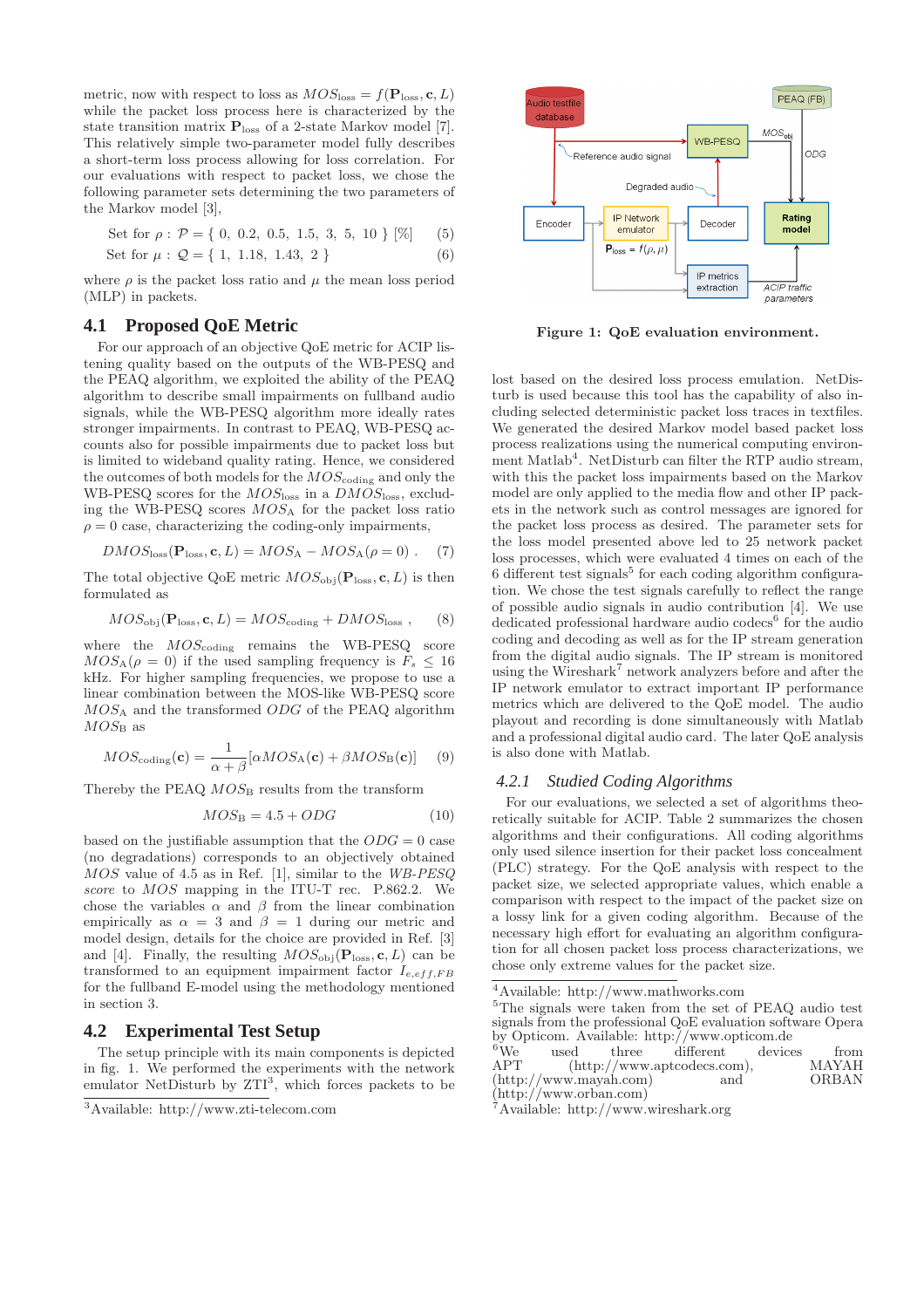Table 2: Set of coding algorithms selected for the QoE evaluation and their basic configurations.  $\frac{1}{2}$  Connels  $\left\lfloor n \right\rfloor$   $\left\lfloor k \right\rfloor$   $\left\lfloor k \right\rfloor$   $\left\lfloor k \right\rfloor$   $\left\lfloor k \right\rfloor$   $\left\lfloor n \right\rfloor$   $\left\lfloor n \right\rfloor$   $\left\lfloor n \right\rfloor$   $\left\lfloor n \right\rfloor$   $\left\lfloor k \right\rfloor$   $\left\lfloor n \right\rfloor$   $\left\lfloor n \right\rfloor$   $\left\lfloor n \right\rfloor$   $\left\lfloor n \right\rfloor$   $\left\lfloor n$ 

| Country Argorianing | Спаннев | $\ell$   $\Delta$ DIU $\ell$ SI | $T_s$   All $Z$ | II I ACREL DIZE IDVLEI | THE PACKEL THIS THIS |
|---------------------|---------|---------------------------------|-----------------|------------------------|----------------------|
| MPEG Layer2 $(1)$   |         | 384                             | 48              | 1196                   |                      |
| MPEG Layer2 $(2)$   |         | 256                             | 48              | 812                    |                      |
| Eapt-X $(1)$ a/b    |         | 384                             | 48              | 1100/332               | 21.25/5.25           |
| Eapt-X $(2)$ a/b    |         | 256                             | 32              | 828/336                | 24/8                 |
| Eapt-X $(3)$        |         | 64                              | 16              | 208                    |                      |
| ITU-T G.722 / G.711 |         | 64                              | 16/8            | <b>200</b>             | 20                   |



Figure 2: Our QoE metric (blue) in comparison to the raw WB-PESQ scores (dashed).

## **4.3 Selected Results**

In fig. 2, the PEAQ modified WB-PESQ results of our QoE metric proposal in comparison to the raw WB-PESQ scores for the evaluated coding algorithms are depicted for the  $\rho = 0$  case. For the Eapt-X coding algorithm it can clearly be seen that the WB-PESQ algorithm could not deal with the differences of Eapt-X with  $F_s = 48$  kHz and coding rate 348 kbit/s ("EAPTX 384k") and another Eapt-X coding with  $F_s = 32$  kHz and coding rate 256 kbit/s ("EAPTX 256k"). WB-PESQ is only evaluating at  $F_s = 16$  kHz, therefore it can not determine impairments on audio frequencies above 8 kHz. Hence, also the advantage of using broadband transmission can not be reflected in the results. The WB-PESQ scores for the mentioned Eapt-X algorithms indicates, that both codecs have similar impairments on the lower frequencies, which is reasonable because of their subband structure. The results of our proposed QoE metric principally have the desired relations and are well correlated with subjective impressions of the experts. More results in the objective listening MOS domain especially for the different loss process conditions can be found in Ref. [3].

#### **5. SIMPLIFIED MODEL FOR MOSC**

We were able to use our objective results in order to build simplified two-dimensional parametric models of the *conversational MOS* (MOSc) [10]. We obtained the MOSc results by transformation of the objective QoE evaluations  $MOS<sub>obj</sub>(**P**<sub>loss</sub>)$  for a specific coding algorithm and configuration  $\bf{c}$  as well as packet size  $L$  to a fullband equipment impairment factor  $I_{e,eff,FB}$  in the R-factor domain enabled by the QoE rating model framework for ACIP described in section 3. The resulting  $R_{FB}$  from eq. (1) can then be transformed to an estimate of the MOSc, depending continuously on the overall packet loss ratio  $\rho$  and the end-to-end delay  $d_{e2e}$ , which are the most important QoS parameters besides the available bandwidth  $a_{bw}$ . The latter one is not considered directly in the QoE model, but it limits the maximum coding bitrate which can be used,  $r_c = f(a_{bw})$ .

The principal dependencies of a continuous  $MOSc$  model can be described as

$$
MOSc = f(\rho, d_{e2e})|_{\mu = \mu_k, \mathbf{c} = \mathbf{c}_i, L = L_j(\mathbf{c}_i)}.
$$
 (11)

Here the codec configuration  $c_i$  is taken from the set of coding algorithm configurations  $\mathcal{C} = \{c_1, c_2, \ldots, c_i, \ldots c_I\}$  of size  $I$ , while the packet size  $L_j$  is taken from the respective set of possible packet length  $\mathcal{L} = \{L_1, L_2, \ldots, L_j, \ldots, L_J\}$  of size J. Moreover, for the different discrete mean loss periods  $\mu_k$  ( $k = 1...4$ ) from the set Q of size  $K = 4$  defined in eq. (6), dedicated parameter models can be accessed. The MOSc surfaces can finally be least-squares fitted using a general polynomial model [10].

Fig. 3 and fig. 4 depict exemplary MOSc surfaces for  $\mu = 1$  of dedicated ACIP algorithms. Fig. 3 shows the resulting model for the MPEG Layer 2 coding algorithm with a 384 kbit/s coding bitrate and  $F_s = 48$  kHz, while fig. 4 shows the one for the Eapt-X coding algorithm with 64 kbit/s and  $F_s = 16$  kHz. In both figures a QoE result is marked, which corresponds to a typical non-optimized ACIP operation, assuming a network delay of 70 ms and a playout buffer delay of 50 ms, which represent minimal VoIP contribution values to the overall delay [7]. For the packet loss  $\rho = 0$  is assumed. Even if the MPEG algorithm in fig. 3 has the desired audio quality, the high coding delay reduces the conversational quality rapidly. If loss were present, we could not recommend its usage with IP communication, even if it was specified by the EBU.

The  $MOSc(\rho, d_{e2e})$  models can be used for estimating the conversational quality in ACIP systems based on nonintrusive passive measurements of the network QoS parameters. This enables a perceptually-driven QoS optimization, e.g. by choosing a perceptually optimal rate control at the sender-side or a perceptually optimal playout buffer size at the receiver-side. For example, the optimum playout buffer size is a trade-off between buffer delay  $d_b$  and late loss  $\rho_b$ , which is the possible loss due to buffer constraints additional to the network packet loss  $\rho_n$ ,  $\rho = \rho_n + \rho_b$ . Sometimes accepting a late loss (ideally concealed thereafter) may be perceptually more meaningful than a higher playout buffer size to cope a wider range of network delay variation  $\Delta d_n$ (jitter), because this would increase the overall end-to-end delay which is desired to be as small as possible to ensure interactivity. In fig. 4 such a trade-off is depicted (thick arrow on the surface). Allowing for late losses, the conversational MOS value is increased while the delay is decreased because the playout buffer delay  $d_b$  is lowered. Hence, a  $Q \circ S$ optimization is achieved.